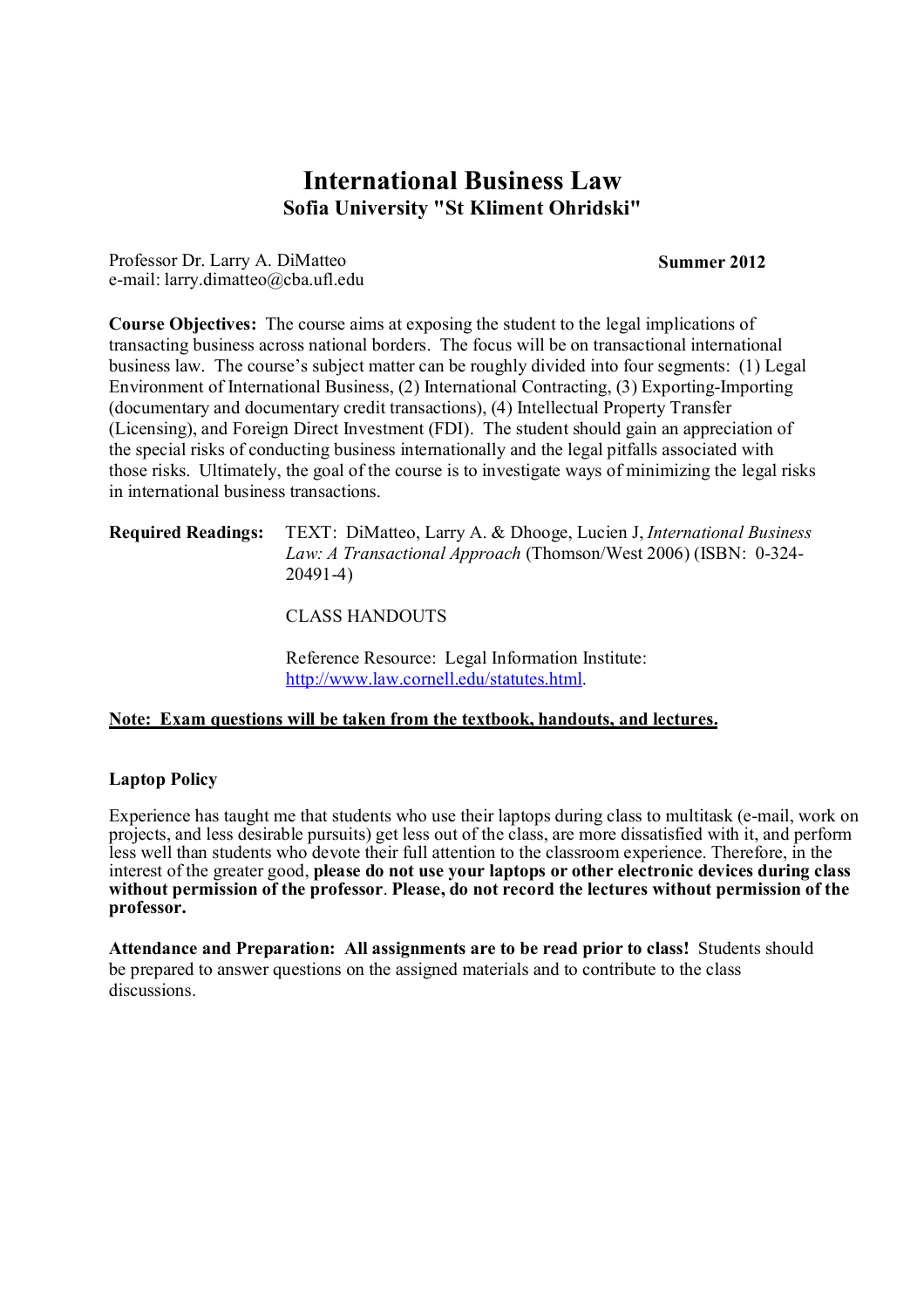## **Grades: Grades will be based upon the following:**

- **A. Final** (total 80%):
- **B. Participation** (20%)

Voluntary student participation is encouraged. Depending on the size of the class, each student may be assigned a case or issue to be discussed in class with the professor.

**C. Extra Credit Problems:** Depending on the size of the class, a student may earn up to 5 points on his or her final score by doing an extra credit assignment. A student, at his or her election, may write a 3-4 page paper (12 font), double-spaced, with no more than 1-inch margins) answering a problem provided by the professor.

**Honesty Policy**: A student's work is to be solely his or her work product. Any sources used should be appropriately quoted and cited.

## **A Note on the Instructor**

Dr. DiMatteo is the Huber Hurst Professor of Legal Studies in the Graduate School of Business at the Warrington College of Business Administration at the University of Florida. He teaches courses in the legal environment of business, commercial law, law for entrepreneurs, and the law of international business transactions. Dr. DiMatteo is a graduate of the Cornell and Harvard Law Schools. He earned a PhD from Monash University (Australia) in Business and Commercial Law. Dr. DiMatteo is the author of numerous articles and eight books including *The Challenge of International Sales Law* (editor) (Cambridge University Press, forthcoming), *International Contracting Law* (3rd edition, Kluwer Law International, 2112), and *International Business Law*  (Thomson Learning 2006).

## **Schedule of Assignments**

**Introduction:** Syllabus; Text; Supplement; Course Coverage; Introduction

**The Risks of International Business** (Chapter 1)

**Ethics of International Business** (pp. 49-58)

**Strategies for International Business** (85-87 & 99-102)

**International Dispute Resolution** (Chapter 4)

**International Contract & Sales Law** (Chapters 7 & 8)

**Documentary Transactions & International Trade Finance (Letters of Credit)** (Chapters 9 & 11)

**Intellectual Property Protection & Intellectual Property Licensing** (Chapters 13 & 14)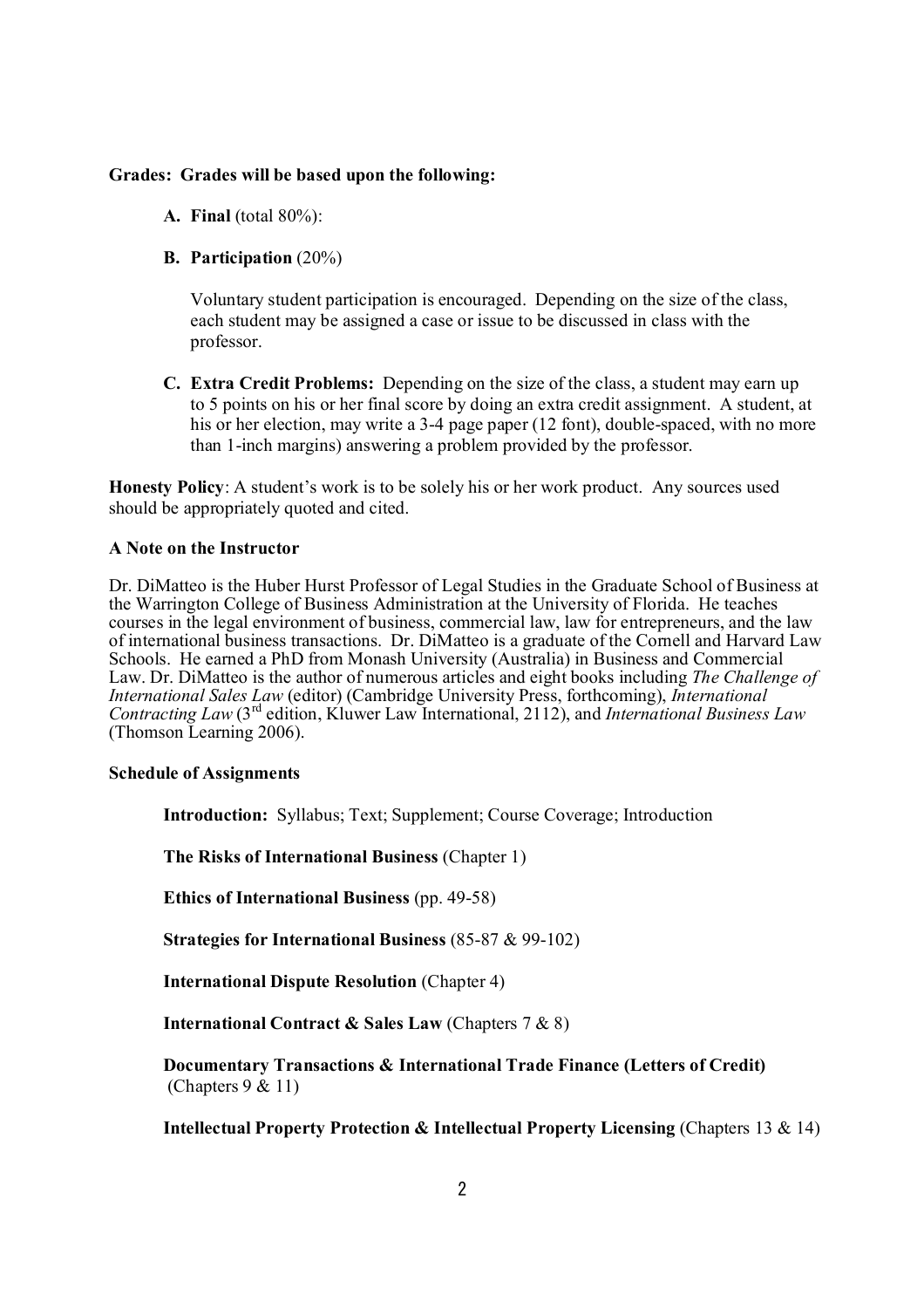## **Student Performance and Accountability Statement**

## **Overview**

Fostering excellence requires not only an intellectually challenging curriculum but also an environment of professionalism in all aspects of the program.

## Academic Integrity

Academic integrity and honesty are essential in the development of a professional. Society is not willing to tolerate dishonest or otherwise unethical professionals. Students must never appropriate the ideas and work of others, including both academic sources and fellow students, without appropriate attribution. They must exercise complete honesty in following the conditions established by the instructor for examinations and other assignments.

## Respect

A professional and high performance culture requires respect for the learning process, for human dignity, for the ideas and the work of others in the university community, and respect for the significant human and financial resources that are invested in professional education from many sources. Students must devote the necessary time, attention, and best efforts to their education, consistent with the demands of each program.

#### Procedures

To ensure that students maximize the value of their educational experience, expectations are outlined below:

## Attendance

 With few exceptions, students must treat class attendance as an academic appointment that must be met, much as one must meet a business appointment. Students are expected to attend scheduled class sessions.

Classroom Expectations

- Students are expected to be punctual in class attendance and remain in the classroom for the entire class session, as they would in any business appointment, unless an urgent need arises or prior arrangements have been made with the instructor.
- Students are expected to arrive for class prepared to meet classroom obligations and to devote full attention and commitment to the work of that class.
- Emailing, texting, accessing the internet, and working on matters unrelated to the work at hand are inappropriate behaviors because they are disrespectful and distracting to the class and to the instructor.